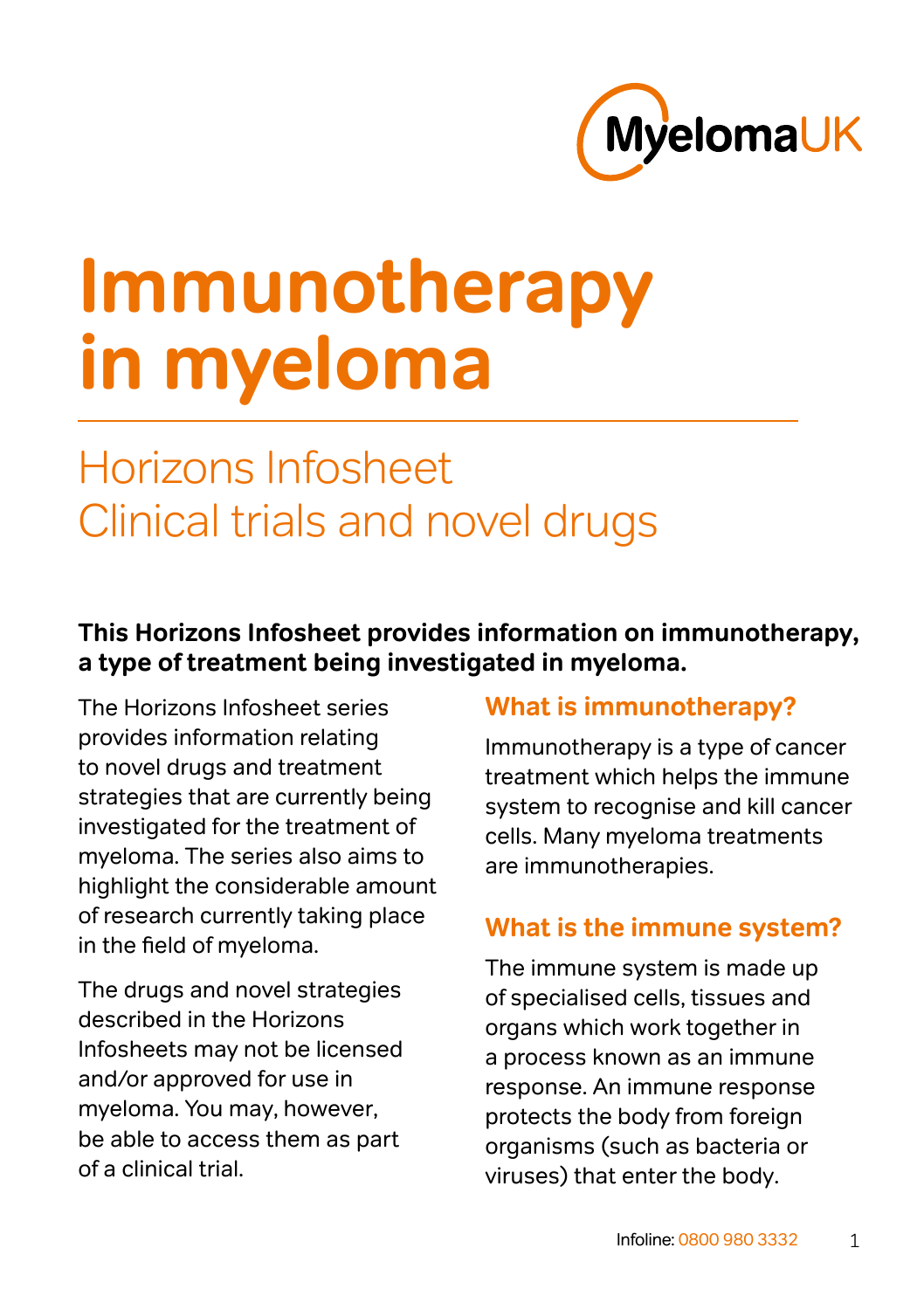The immune system also identifies and kills faulty or abnormal cells in the body.

White blood cells, produced in the bone marrow, are an important part of the immune system. Different types of white blood cell, such as plasma cells and T cells, perform specific immune functions.

#### **Plasma cells**

Plasma cells make antibodies (also known as immunoglobulins) and release them into the bloodstream. Antibodies flag foreign or potentially harmful organisms for removal by other cells of the immune system. Myeloma cells are abnormal plasma cells which produce a large amount of a single type of antibody, known as paraprotein, which has no useful function.

#### **T cells**

T cells are immune cells that circulate around the body scanning for abnormal or infected cells. T cells can either directly kill and remove abnormal or infected cells, or they can stimulate healthy plasma cells to make antibodies and flag the cell for removal.

#### **How does immunotherapy in myeloma work?**

Myeloma cells are able to evade the immune system through a variety of mechanisms, allowing them to multiply and grow in the body. Immunotherapy stimulates the immune system to work harder or smarter to kill myeloma cells.

The complexity of the immune system means that there are many ways in which it can be harnessed, and many of the different substances produced as part of the immune response can now be made in the laboratory.

#### **Immunotherapy currently in use**

There are a number of myeloma treatments already in use that work partly through immunotherapy. Allogeneic (donor) stem cell transplantation works by harnessing the immune system of a healthy donor to attack a patient's myeloma cells. However, the risk of serious side effects is greater with allogeneic stem cell transplantation than autologous (self) stem cell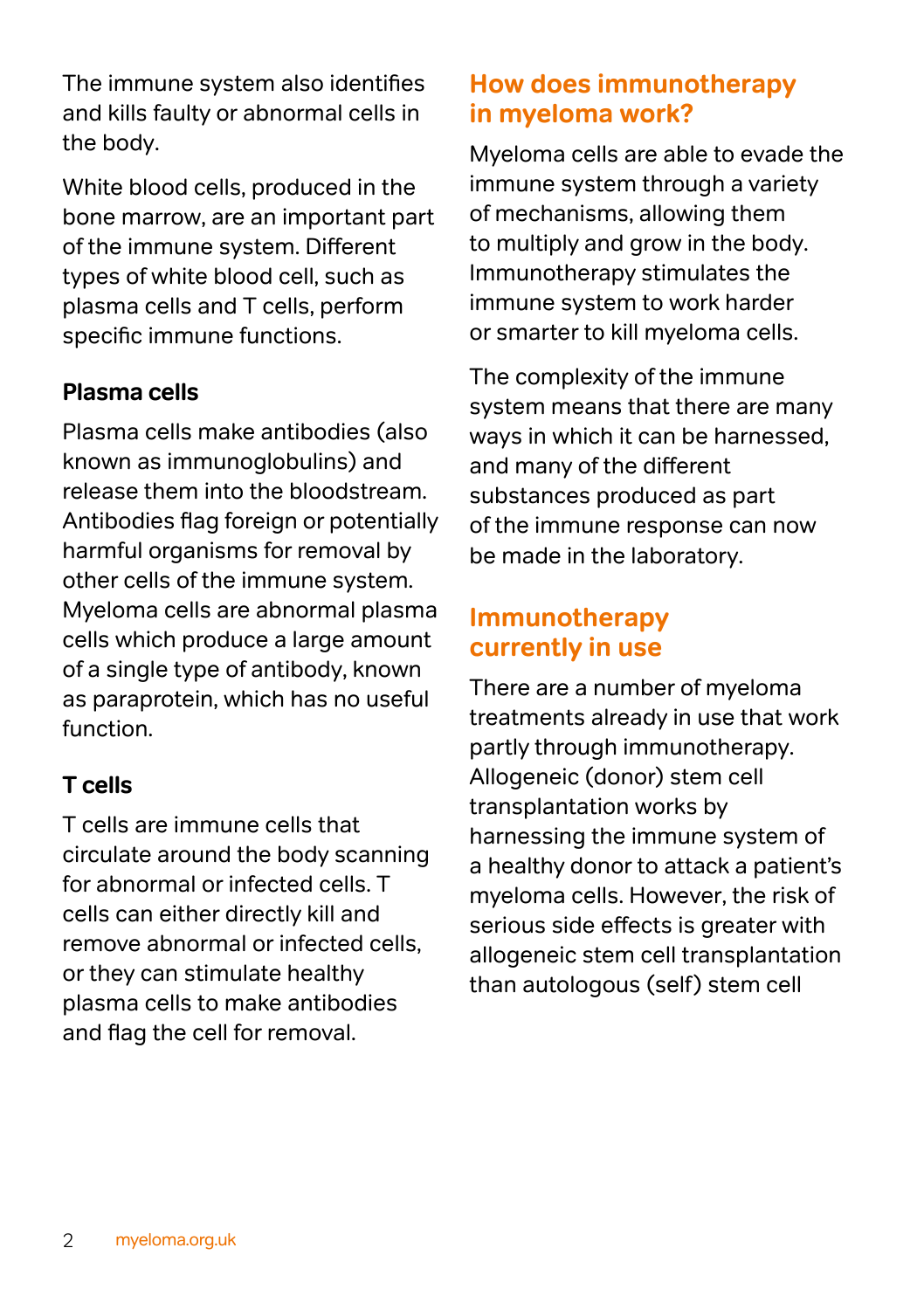transplantation, meaning that it is only appropriate for a small number of myeloma patients.

For more information see the **[Allogeneic stem cell transplantation](https://www.myeloma.org.uk/documents/allogeneic-stem-cell-transplantation-in-myeloma-infosheet/)  [in myeloma Infosheet](https://www.myeloma.org.uk/documents/allogeneic-stem-cell-transplantation-in-myeloma-infosheet/)** from Myeloma UK

The 'immunomodulatory drugs' (IMiDs) thalidomide, lenalidomide (Revlimid®) and pomalidomide (Imnovid®), are widely used in myeloma. They work in several different ways including directly killing myeloma cells. They also stimulate the immune system, which increases their effect.

Daratumumab (Darzalex®) is a drug licensed in the UK to treat myeloma. It is a type of immunotherapy called a monoclonal antibody (see following section for more about this type of drug).

#### **Immunotherapies in development**

The main types of immunotherapies now being investigated for the treatment of myeloma are:

- Monoclonal antibody drugs
- Antibody drug conjugates
- Bispecific antibodies
- CAR-T cell treatments

#### **Monoclonal antibody drugs**

Foreign organisms such as viruses and bacteria have proteins on their cell surface (known as antigens) that are specific to that organism. Healthy plasma cells produce antibodies which recognise and attach to antigens, flagging the organism for destruction by other immune cells, such as T cells.

Cells in the body (including abnormal ones like myeloma cells) all have antigens on their surface as well. Antigens on abnormal cells can also be targeted by antibodies.

Each antibody recognises only one antigen, and so millions of antibodies are produced by the body to defend against a range of foreign organisms or abnormal cells.

Monoclonal antibody drugs exploit the ability of antibodies to recognise specific antigens. They are engineered in the laboratory to recognise antigens specific to myeloma cells so that the immune system can be directed to recognise and kill them. 'Monoclonal' means all one type. This means that each monoclonal antibody drug is made up of identical copies of one type of antibody that recognise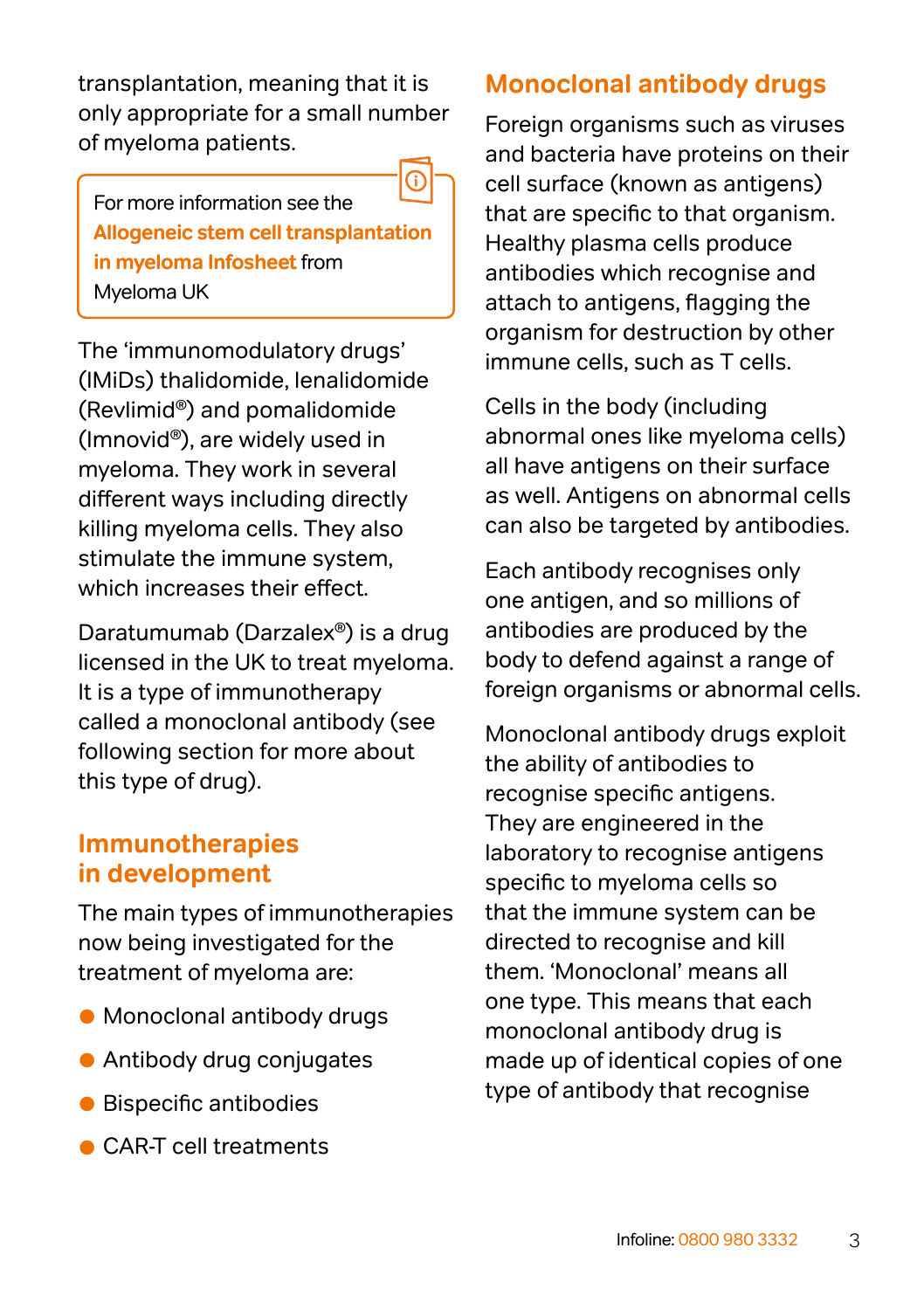one specific antigen, in this case a protein that is expressed by myeloma cells (Figure 1).



Monoclonal antibodies are an established treatment in myeloma and in many other cancers, with some showing huge promise in the treatment of myeloma. Daratumumab (Darzalex®), was the first drug in this group to be approved for myeloma in the UK. It is available as a monotherapy (given on its own) for patients who have had three previous drug treatments, and as a combination treatment for patients at first relapse.

A second monoclonal antibody, called isatuximab (Sarclisa®), has now been approved for patients in the UK. It is available in combination with pomalidomide

and dexamethasone for patients who have had three previous treatments.

**monoclonal antibody drug** For more information see the **[Daratumumab \(Darzalex®\)](https://www.myeloma.org.uk/documents/daratumumab-darzalex-treatment-guide/)  [Treatment Guide](https://www.myeloma.org.uk/documents/daratumumab-darzalex-treatment-guide/)** and the **[Isatuximab](https://www.myeloma.org.uk/documents/isatuximab-treatment-guide/)  [\(Sarclisa®\) Treatment Guide](https://www.myeloma.org.uk/documents/isatuximab-treatment-guide/)** from Myeloma UK

for the treatment of myeloma is Another monoclonal antibody drug currently being investigated elotuzumab.

For more information see the **[Elotuzumab \(Empliciti®\) Horizons](https://www.myeloma.org.uk/documents/elotuzumab-horizons-infosheet/)  [Infosheet](https://www.myeloma.org.uk/documents/elotuzumab-horizons-infosheet/)** from Myeloma UK

## **Antibody drug conjugates**

Drugs are also being developed that combine a monoclonal antibody with a chemotherapy drug (known as an antibodydrug conjugate) to guide the chemotherapy directly to the myeloma cells. One of these, belantamab mafodotin (Blenrep®), was recently licensed for use in Europe. It contains the powerful chemotherapy drug mafodotin joined to an antibody. Mafodotin is too toxic to be given on its own, but in the conjugate it only becomes active once the antibody has guided it to a myeloma cell.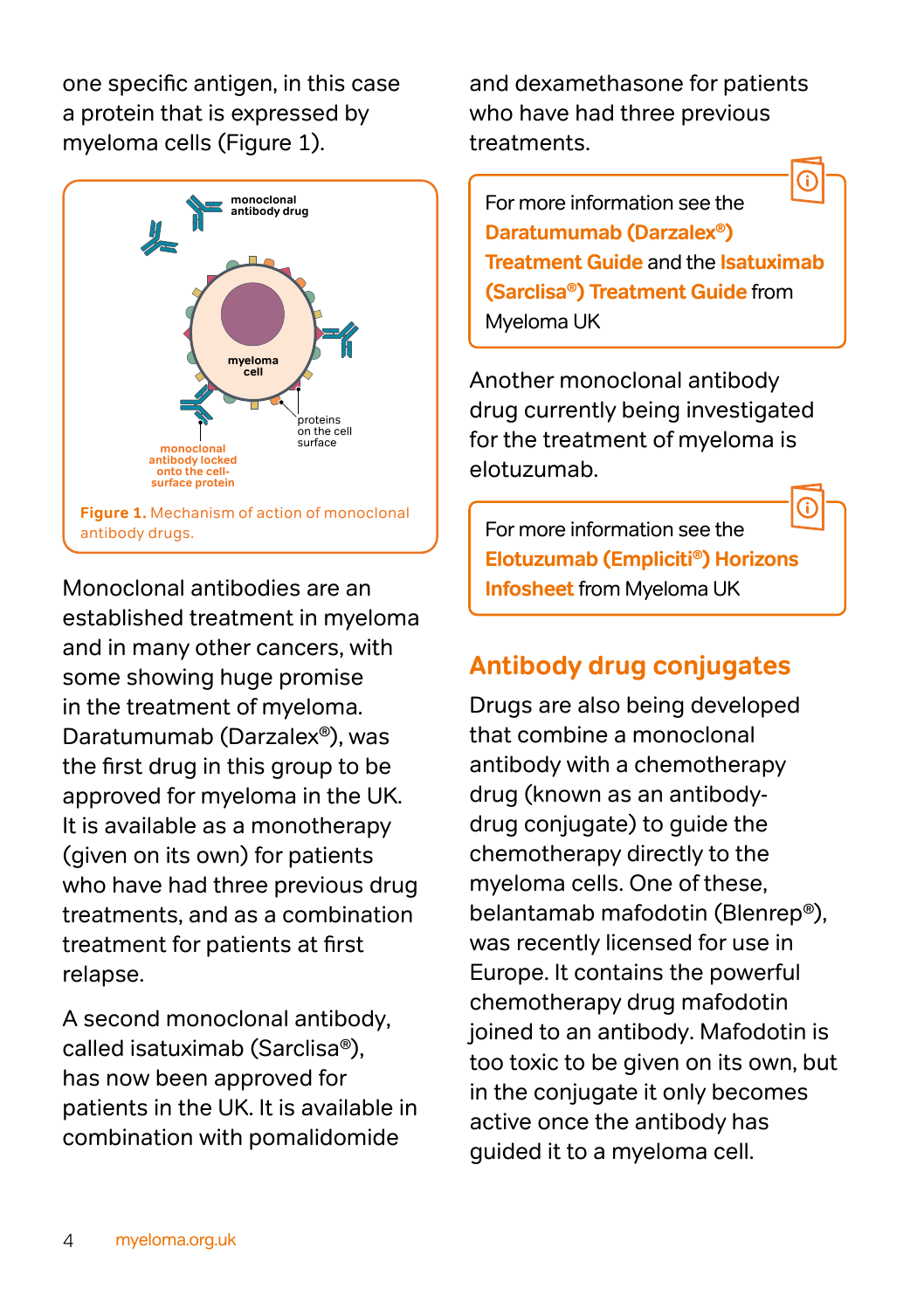Clinical trials comparing belantamab mafodotin with other myeloma treatments are currently underway.

For more information see the **[Belantamab mafodotin Horizons](https://www.myeloma.org.uk/documents/belantamab-mafodotin-horizons-infosheet/)  [Infosheet](https://www.myeloma.org.uk/documents/belantamab-mafodotin-horizons-infosheet/)** from Myeloma UK

⋒

#### **Bispecific antibodies**

Bispecific antibodies (also called T cell engagers) recognise two antigens, one on the myeloma cells and one on T cells. This brings the T cells and myeloma cells into close contact, and targets the T cell activity to the myeloma cells (see Figure 2). Bispecific antibodies currently in clinical trials include two called AMG 701 and teclistamab.



#### **CAR-T cell treatments**

CAR (chimeric antigen receptor) T cell treatments are a personalised treatment. This means the treatment is tailored to an individual patient. In this case, a patient's own T cells are taken and modified so that they recognise a specific target on the surface of myeloma cells. The T cells can then target and kill the patient's myeloma cells.

CAR-T cells are used in a process called adoptive T cell transfer. T cells are collected from a patient's blood and genetically modified in a laboratory, forming CAR-T cells. The cells are then multiplied and infused back into the patient (Figure 3). Following the infusion, the CAR-T cells continue to multiply within the patient's body and target and kill myeloma cells.

CAR-T cell treatments currently in development include idecabtagene vicleucel (Abecma®, also called idecel), and ciltacabtagene autoleucel (also called cilta-cel). Ide-cel was recently approved for use in Europe.

For more information see the **[CAR-T cell treatments Infosheet](https://www.myeloma.org.uk/documents/car-t-cell-treatments-horizons-infosheet/)** from Myeloma UK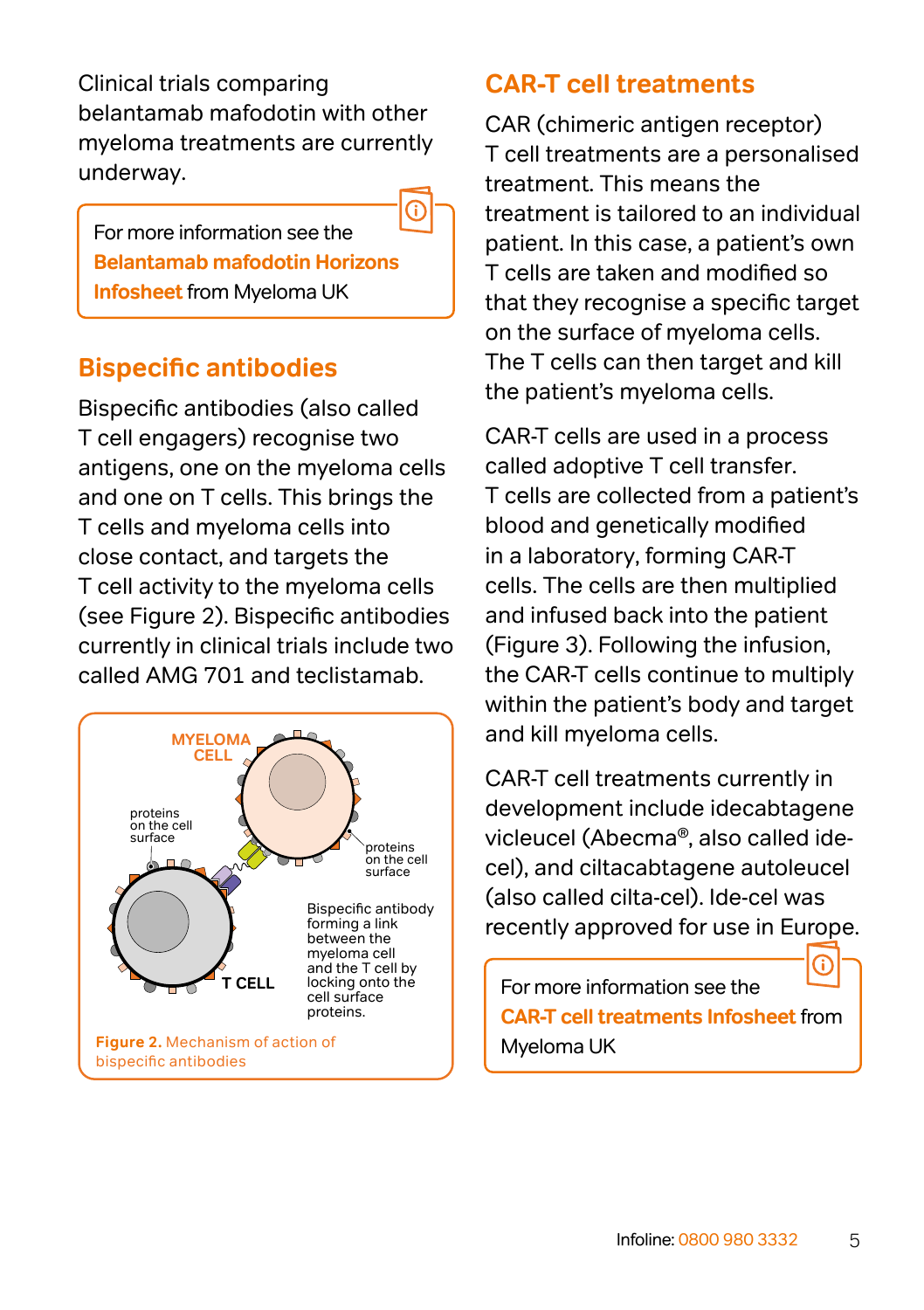

#### **What are the potential side effects of immunotherapy?**

The term "immunotherapies" covers a wide range of treatments that work in different ways. Their side effects vary depending on the particular treatment and how it works, and also depending on the individual patient's reaction to the treatment.

Some side effects of newer immunotherapies can be serious and may need expert care.

One reason side effects can happen is if the immunotherapy makes the person's immune system over-react. An example is cytokine release syndrome (CRS), also called infusion reaction. CRS can happen if the white blood cells are triggered to release excessive amounts of chemicals called cytokines into the blood. This causes side effects including fever, nausea, fast heart rate and low blood pressure. Often these side effects will be short-lived and mild, but they can be serious. You will be given drugs (such as steroids and antihistamines) before and after infusions of drugs such as daratumumab, to lower the chance of infusion reactions. In severe cases, such as during CAR-T treatment, a specific drug may be given to damp down the CRS.

Some immunotherapies such as CAR-T treatments can also cause effects on the nervous system such as confusion and stupor (becoming less alert). These can range from mild to very severe, and may need expert care.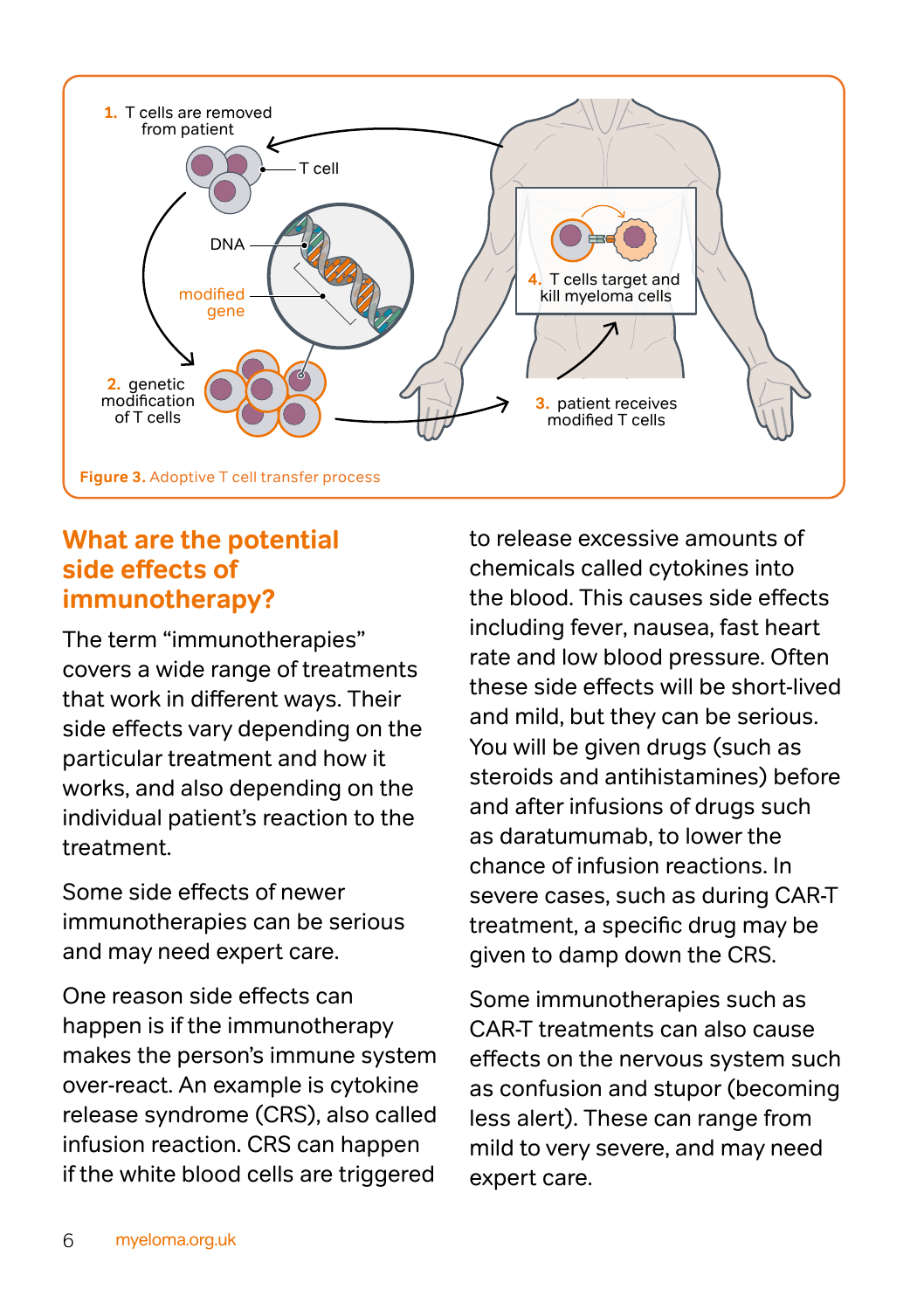Many immunotherapies can cause reduced numbers of blood cells, which can lead to infections. bruising/bleeding, or anaemia. Other possible side effects include diarrhoea and fatigue. Belantamab mafodotin can cause effects on the eyes. Allogeneic stem cell transplantation can cause adverse effects when the donated (allogeneic) stem cells attack the patient's own body (called graft-versus-host-disease).

As immunotherapies are still in development, new side effects may be discovered that are not yet known about.

For more information about side effects of immunotherapies, see the **[Treatment Guides](https://www.myeloma.org.uk/publications/)** and the **[Allogeneic stem cell transplantation](https://www.myeloma.org.uk/documents/allogeneic-stem-cell-transplantation-in-myeloma-infosheet/)  [in myeloma Infosheet](https://www.myeloma.org.uk/documents/allogeneic-stem-cell-transplantation-in-myeloma-infosheet/)**, and for newer treatments see the **[Horizons](https://www.myeloma.org.uk/publications/)  [Infosheets](https://www.myeloma.org.uk/publications/)**, from Myeloma UK.

#### **UK availability of immunotherapy treatments**

Allogeneic stem cell transplantation, IMiDs such as lenalidomide, and the monoclonal antibody drugs daratumumab and isatuximab are currently available to selected groups of patients. Elotuzumab, belantamab mafodotin and ide-cel are licensed for use in Europe,

but are not approved for use on the NHS in the UK. Some patients may be treated with belantamab mafodotin as part of an expanded access scheme for the drug.

For more information about drug licensing and approval, see the **[Health](https://www.myeloma.org.uk/documents/health-technology-assessment/)  [Technology Assessment \(HTA\)](https://www.myeloma.org.uk/documents/health-technology-assessment/)  [Infosheet](https://www.myeloma.org.uk/documents/health-technology-assessment/)** from Myeloma UK

The other immunotherapy treatments for myeloma discussed in this Infosheet are at an earlier stage of development, but patients may be given them as part of a clinical trial.

For an up-to-date list of UK clinical trials involving immunotherapies, visit the Myeloma Trial Finder at [trials.myeloma.org.uk](https://trials.myeloma.org.uk/)

To be enrolled on a clinical trial patients have to meet certain conditions known as eligibility criteria. You should speak to your doctor in the first instance if you are interested in taking part in a trial.

If you are considering taking part in a clinical trial your doctor will discuss in detail the risks and benefits for you. They will give you detailed information to enable you to make an informed decision about whether to take part.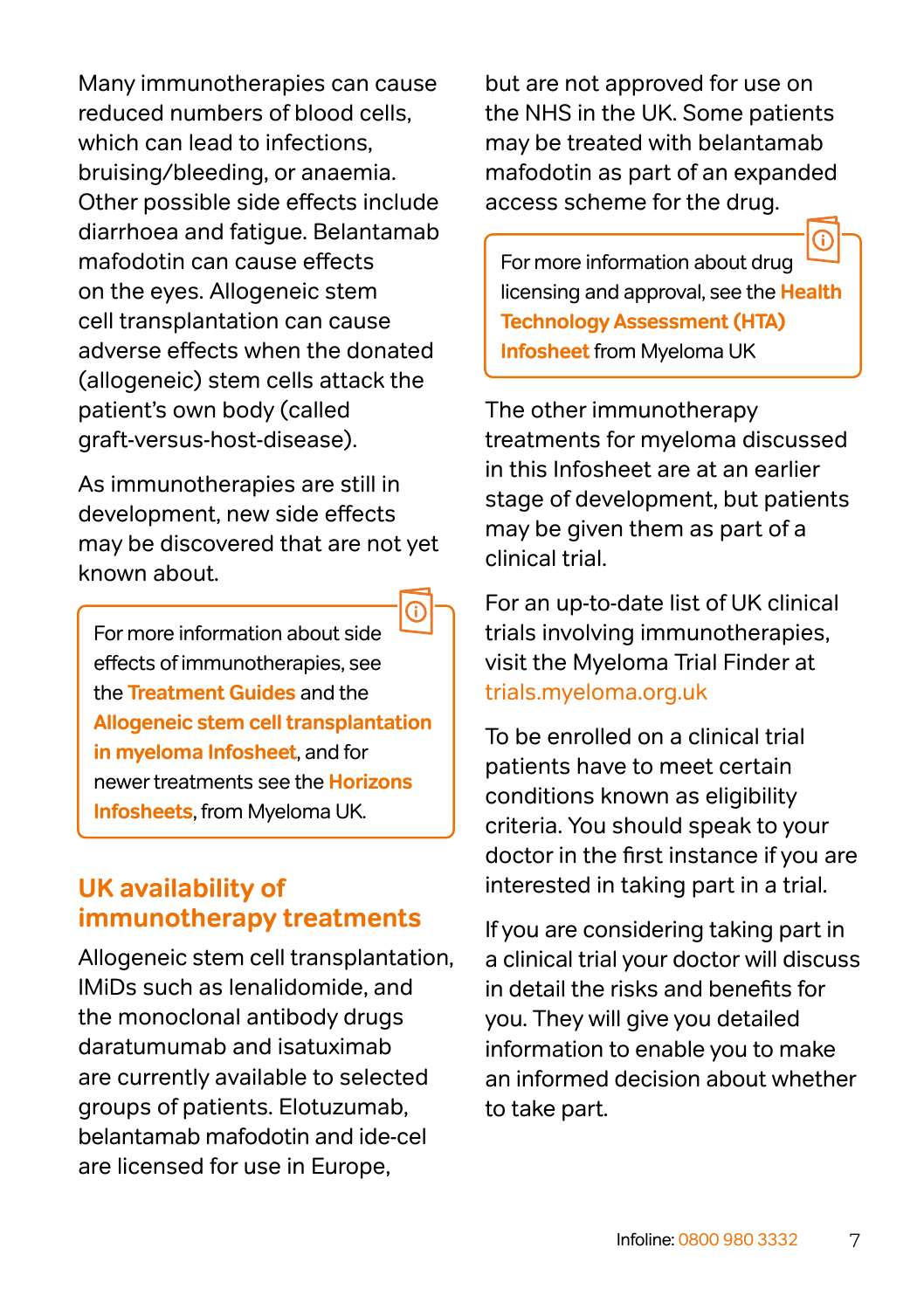#### **Future directions**

As understanding of myeloma and the immune system has grown, research into immunotherapy has advanced and some promising clinical trial results have been generated.

The complexity of the immune system means there are many different ways in which it can be triggered to kill myeloma cells.

Different immunotherapies are being studied which recognise different proteins on myeloma cells.

Researchers are also looking at how in future immunotherapies could be combined with existing treatments or other immunotherapies to maximise their effect on the myeloma.

Another important research area is the reasons why myeloma becomes resistant to different treatments, and how this can be overcome or delayed.

In future, immunotherapies may be given at earlier stages in the myeloma treatment pathway. Researchers are looking at how best to use them. This includes how to use them in older and nontransplant eligible patients. The aim is always to maximise effectiveness and length of response, while minimising side effects.

Immunotherapy is a fast-moving and exciting research area, with the potential to provide new and powerful treatment options for myeloma patients.

#### **Key points**

- Myeloma cells are able to escape the body's immune system in a variety of ways. The aim of immunotherapies is to stimulate the immune system to work harder or smarter to kill myeloma cells
- Some myeloma drugs already in use are immunotherapies, for example thalidomide and daratumumab
- A number of types of immunotherapy are now being developed to treat myeloma. These include monoclonal antibodies, CAR-T cell treatments, and antibody combinations
- **The newer immunotherapies** now being developed are proving effective in treating myeloma. They can trigger side effects that can be serious and need expert care
- Clinical trials and other research are helping scientists to understand better how the immune system works and ways to harness it to treat myeloma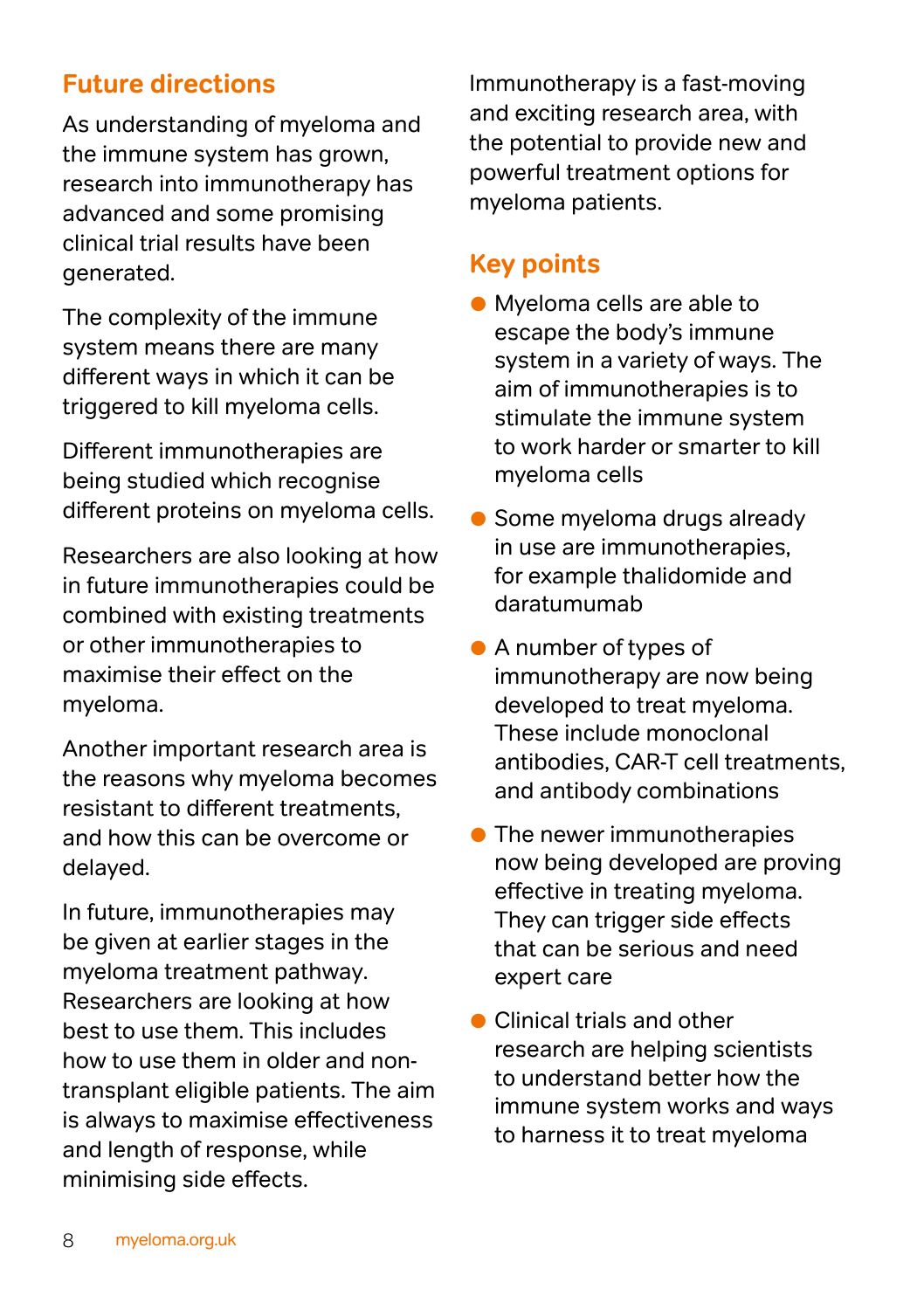#### **About this Infosheet**

The information in this Infosheet is not meant to replace the advice of your medical team. They are the people to ask if you have questions about your individual situation.

For a list of references used to develop our resources, visit [myeloma.org.uk/references](http://myeloma.org.uk/references) 

We value your feedback about our patient information. For a short online survey go to [myeloma.org.uk/pifeedback](http://myeloma.org.uk/pifeedback)  or email comments to [patientinfo@myeloma.org.uk](mailto:patientinfo%40myeloma.org.uk?subject=)

#### **Other information available from Myeloma UK**

Myeloma UK has a range of publications available covering all aspects of myeloma, its treatment and management. Download or order them from [myeloma.org.uk/publications](http://myeloma.org.uk/publications)

To talk to one of our Myeloma Information Specialists about any aspect of myeloma, call our Myeloma Infoline on [0800 980 3332](tel:08009803332) or [1800 937 773](tel:1800937773) from Ireland.

The Infoline is open from Monday to Friday, 9am to 5pm and is free to phone from anywhere in the UK and Ireland.

Information and support about myeloma is also available around the clock at [myeloma.org.uk](https://www.myeloma.org.uk/)